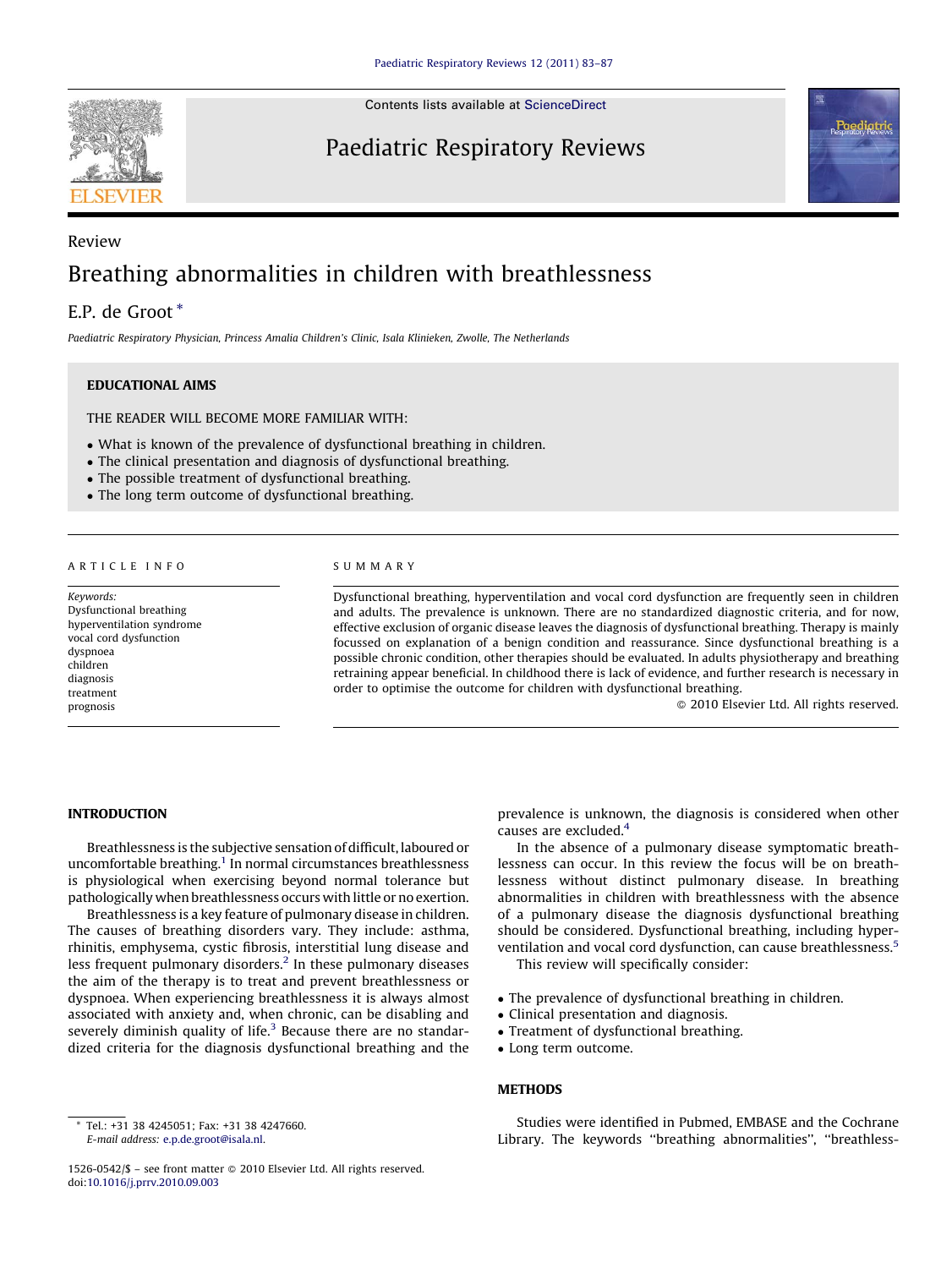

Figure 1. Pathofysiologic mechanism of hyperventilation.(adapted from Herman et al.)<sup>[17](#page-4-0)</sup>

ness'', ''dyspnoea'', ''dysfunctional breathing'', ''vocal cord dysfunction'', ''hyperventilation, ''anxiety'', ''treatment'' and ''diagnosis'' were used. The search was limited to ''all child''. The references in retrieved articles were scanned to find additional relevant papers.

### DEFINITION OF BREATHING ABNORMALITIES

Dysfunctional breathing [DB] is defined as chronic or recurrent changes in breathing pattern, causing respiratory and nonrespiratory complaints.<sup>6</sup> Symptoms of DB include dyspnoea with normal lung function, chest tightness, chest pain, deep sighing, exercise induced breathlessness, frequent yawning and hyperventilation.[7,8](#page-3-0)

#### Hyperventilation

Acute hyperventilation is the physiologic state of over-breathing in which breathing is occurring in excess of metabolic requirements, leading to an acute reduction in  $PaCO<sub>2</sub>$  and the consistent set of physiologic changes that occur in response to this state.(Figure 1)<sup>[9](#page-3-0)</sup> This can be done voluntarily, but in most cases it overwhelms the patient, especially when symptoms are mimicking serious illnesses. The symptoms are chest pain, breathlessness, dizziness, tachycardia, dry throat, swallowing difficulty, tremors and sweating.<sup>[10](#page-3-0)</sup> Other symptoms are associated with hyperventilation syndrome and are listed in [Table 1](#page-2-0).

#### Vocal cord dysfunction

Vocal cord dysfunction (VCD) syndrome is a functional disorder of the vocal cords,<sup>[5](#page-3-0)</sup> characterized by the inappropriate adduction of the vocal cords during inspiration. The clinical features of VCD are dyspnoea, cough, wheeze or stridor, choking and complaints of chest or throat tightness.<sup>11</sup> Two phenotypes of vocal cord dysfunction syndrome have been described.<sup>[12](#page-3-0)</sup> One type occurs spontaneously, with the patient experiencing dyspnoea and inspiratory stridor (often described as ''wheezing'') at various and often unpredictable times. This is symptomatic vocal cord dysfunction (SVCD) The other phenotype only occurs with exercise, and is therefore called exercise induced vocal cord dysfunction( $EIVCD$ )<sup>12</sup>.

# EPIDEMIOLOGY OF BREATHING ABNORMALITIES

Hyperventilation syndrome (HVS) is common in adults. The frequency in the general population is between  $6\%$  and  $10\%$ .<sup>13,14</sup> In a semirural general practice adult population 8% of the patients without previous, or current asthma showed positive screening for hyperventilation using the Nijmegen questionnaire [\[Table 2](#page-2-0)]. $15$ Dysfunctional breathing was more prevalent in women (14%) than in men (2%).

The prevalence of HVS or DB in the paediatric population is unknown. Enzer et al. [1967] studied 44 cases of paediatric hyperventilation. They reported a prevalence of the hyperventilation syndrome in females compared with boys. (70% vs  $30\%$ )<sup>[16](#page-4-0)</sup> The age of onset and sex distribution of these cases are shown in [Figure 2.](#page-2-0) In children identified in the Mayo clinic with hyperventilation in the period 1950-1975 ( $n = 34$ ) the greatest number of cases ( $n = 18$ ) occurred in the 13-15 year old children.<sup>[17](#page-4-0)</sup> They did not find a difference between boys and girls. In children evaluated for exercise induced asthma in Vancouver, Canada in 26.9% of the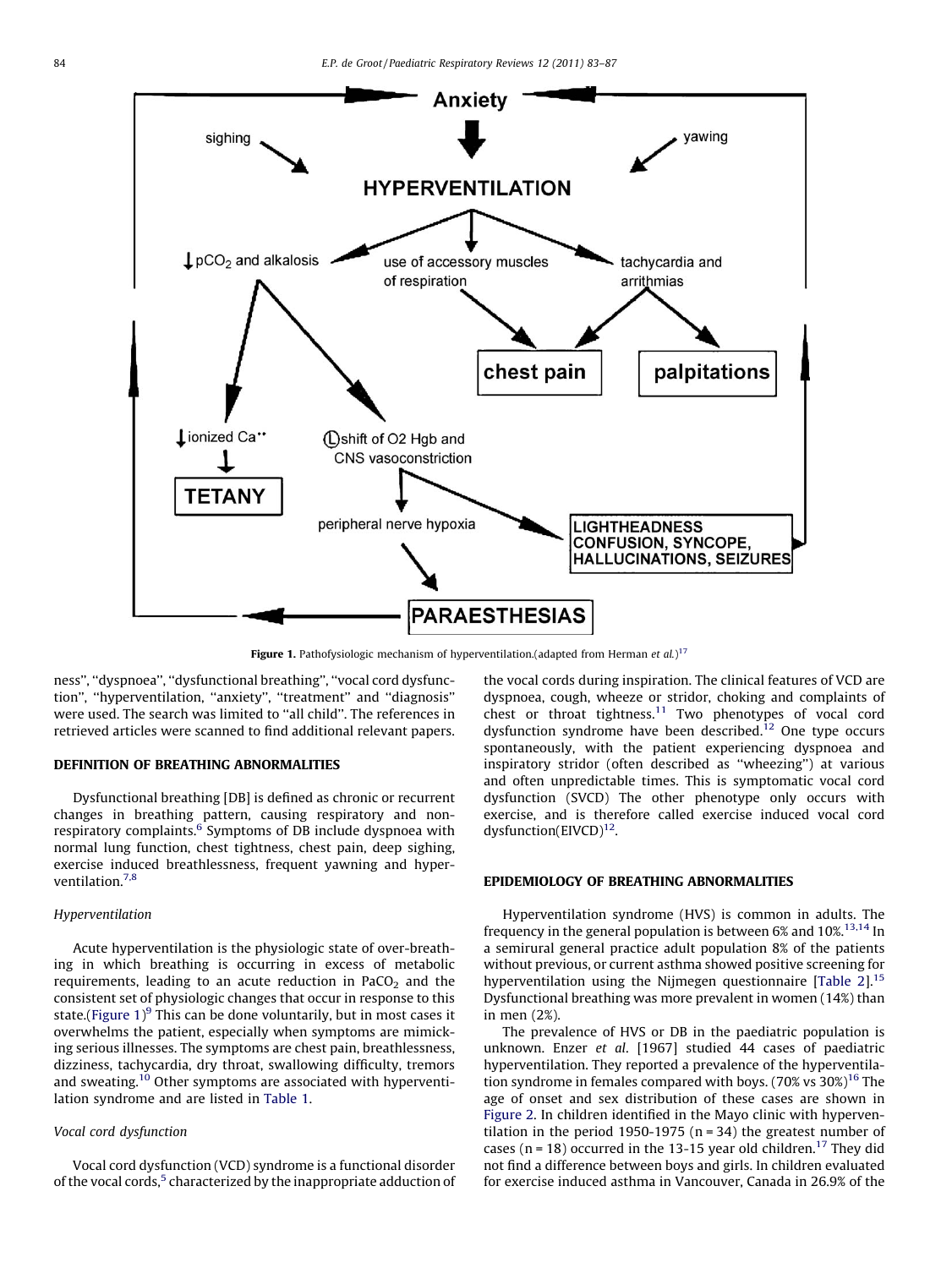E.P. de Groot / Paediatric Respiratory Reviews 12 (2011) 83–87 85

#### <span id="page-2-0"></span>Table 1

Symptoms reported in HVS (adapted from Baranes *et al.*) $^{29}$  $^{29}$  $^{29}$ 

| General symptoms                  | Psychiatric symptoms    |
|-----------------------------------|-------------------------|
| Fatigue with sensation of         | Anxiety                 |
| extreme weakness                  |                         |
| Exhaustion                        | Panic attacks           |
| Impatience, irritable             | Phobias                 |
| Anxiety                           | Depression              |
| Worried, concerned                | Nightmares              |
| <b>Respiratory symptoms</b>       | Joint, skeletal and     |
|                                   | skin symptoms           |
| Dyspnea                           | <b>Arthritis</b>        |
| Wheezing                          | Myalgia                 |
| Difficulty taking a deep breath   | Back pain               |
| Sighing                           | Muscle cramps           |
| Throat scraping                   | Paresthesias            |
| Yawning                           | Pruritis                |
| Sniffing                          | Sweaty hands            |
| Coughing                          | Cardiovascular symptoms |
| Episodes of dysphonia             | Palpitations            |
| Corpus alienum feeling in throat  | Chest pain              |
| Respiratory blockage              | Tachycardia             |
| <b>Symptoms of Autonomic</b>      | Digestive symptoms      |
| nervous system                    |                         |
| Vertigo                           | Eructations             |
| Sensation of loss of body control | Dysphagia               |
| Memory problems                   | Turgid bowel            |
| Visual problems                   | Abdominal pain, nausea, |
|                                   | constipation            |
| Sleeping problems                 |                         |

Table 2

Nijmegen questionnaire [Adapted from ref [15](#page-4-0)].

| 1  | Chest pain                                      |
|----|-------------------------------------------------|
| 2  | Feeling tense                                   |
| 3  | <b>Blurred</b> vision                           |
| 4  | <b>Dizziness</b>                                |
| 5  | Confusion or loss of touch with reality         |
| 6  | Fast or deep breathing                          |
|    | Shortness of breath                             |
| 8  | Tightness across chest                          |
| 9  | Bloated sensation in stomach                    |
| 10 | Tingling in fingers and hands                   |
| 11 | Difficulty in breathing or taking a deep breath |
| 12 | Stiffness or cramps in fingers or hands         |
| 13 | Tightness around the mouth                      |
| 14 | Cold hands or feet                              |
| 15 | Palpitations in the chest                       |
| 16 | Anxiety                                         |
|    |                                                 |

children ( $n = 52$ ) the diagnosis was DB instead of asthma.<sup>[18](#page-4-0)</sup> In their study there was also no difference between boys and girls.

Also the prevalence of VCD is unknown. In adult patients in a pulmonary referral centre for evaluation of severe asthma, 40% of the patients were diagnosed with VCD. About half of the patients were diagnosed with VCD alone, the other half with VCD also had chronic asthma.[19](#page-4-0) Evaluation of exercise induced dyspnoea(EID) in children without other symptoms and signs of asthma, 13 of 117 (11%) patients were found to have VCD.<sup>[20](#page-4-0)</sup>

# DIAGNOSIS OF BREATHING ABNORMALITIES

Beyond the clinical description there is no accepted gold standard for the diagnosis dysfunctional breathing and the differential diagnosis is broad (Table 3). Organic disease should be excluded by careful history taking and physical examination, preferably at the time of presentation. In adults, the Nijmegen questionnaire is a symptom checklist (Table 2), that can be used to discriminate normal breathers from dysfunctional breathers.<sup>[15,21](#page-4-0)</sup> Each question in the questionnaire can score 0 (never) to 4 points (very often). A total over 23 points or over has a sensitivity of 91%



Figure 2. Age of onset and sex distribution of hyperventilation. (adapted from Enzer et al.) [16](#page-4-0)

and a specificity of 95% for the diagnosis symptomatic hyperventilation.<sup>21</sup> For children the Nijmegen questionnaire is not validated and the application in children needs further exploration. Recently Sznajder et al. [2009] proposed a simplified questionnaire for children as a diagnostic method for DB in children.<sup>[22](#page-4-0)</sup> This questionnaire is yet to be validated in a prospective study.

Hyperventilation provocation testing in adults is described in literature[.23](#page-4-0) In a double blind placebo controlled study to evaluate the accuracy of the hyperventilation provocation test and the validity in hyperventilation syndrome it has been demonstrated that hyperventilation provocation testing is not a reliable test for diagnosing dysfunctional breathing.<sup>[24](#page-4-0)</sup> When lowering arterial  $CO<sub>2</sub>$ -tension during voluntary hyperventilation, the symptoms of hyperventilation did not always depend on the amount of  $CO<sub>2</sub>$ decrease achieved. Additionally, hyperventilation symptoms may occur without a decrease in  $CO<sub>2</sub>$ -tension.<sup>[24](#page-4-0)</sup> The sensitivity to hypocapnia is possibly a more important factor than the absolute arterial  $CO<sub>2</sub>$ -tension.<sup>[4,23](#page-3-0)</sup> Others have showed that exercise testing could be useful in diagnosing dysfunctional breathing, although not in a RCT.[25,26](#page-4-0) In children no RCT in hyperventilation provocation tests could be identified. In children the Bruce treadmill protocol can be used as a exercise test for children from the age of 4 years and older, although more typically this would involve children from the age of 8 years.[27,28](#page-4-0) The Bruce test is a test where children walk or run on a motor-driven treadmill with increases in angle of inclination and speed. Exercise tests are used in cardiovascular evaluation in paediatric patients. In case of a poor

|  |  | abl |  |  |
|--|--|-----|--|--|
|--|--|-----|--|--|

Causes of hyperventilation. (Adapted from Wambolt et  $al$ .)<sup>[31](#page-4-0)</sup>

| <b>Respiratory Disorders</b>                                                                                                                                                                                                                                                      | Central nervous system and<br>Psychiatric disorders                                                                                                                                                                                                                      |
|-----------------------------------------------------------------------------------------------------------------------------------------------------------------------------------------------------------------------------------------------------------------------------------|--------------------------------------------------------------------------------------------------------------------------------------------------------------------------------------------------------------------------------------------------------------------------|
| Asthma<br>Pneumonia<br>Pulmonary embolism<br>Interstitial lung disease<br>Chronic obstructive lung disease<br>Respiratory dyskinesia/<br>diaphragmatic flutter<br>Pulmonary hypertension<br>Pneumothorax<br>Pharmacologic agents<br>Aspirin and other salicylates<br>Neuroleptics | Panic disorders<br>Phobias<br>Generalized anxiety disorders<br>Central neurogenic hyperventilation<br>Hiccup/palatal myoclonus<br>Central nervous system lesion<br><b>Factitious</b><br>Other<br>Chronic, severe pain<br>Adaptation to higher altitude<br>Pyrexia/sepsis |
|                                                                                                                                                                                                                                                                                   | Heat exhaustion/heatstroke<br>Liver disease/failure                                                                                                                                                                                                                      |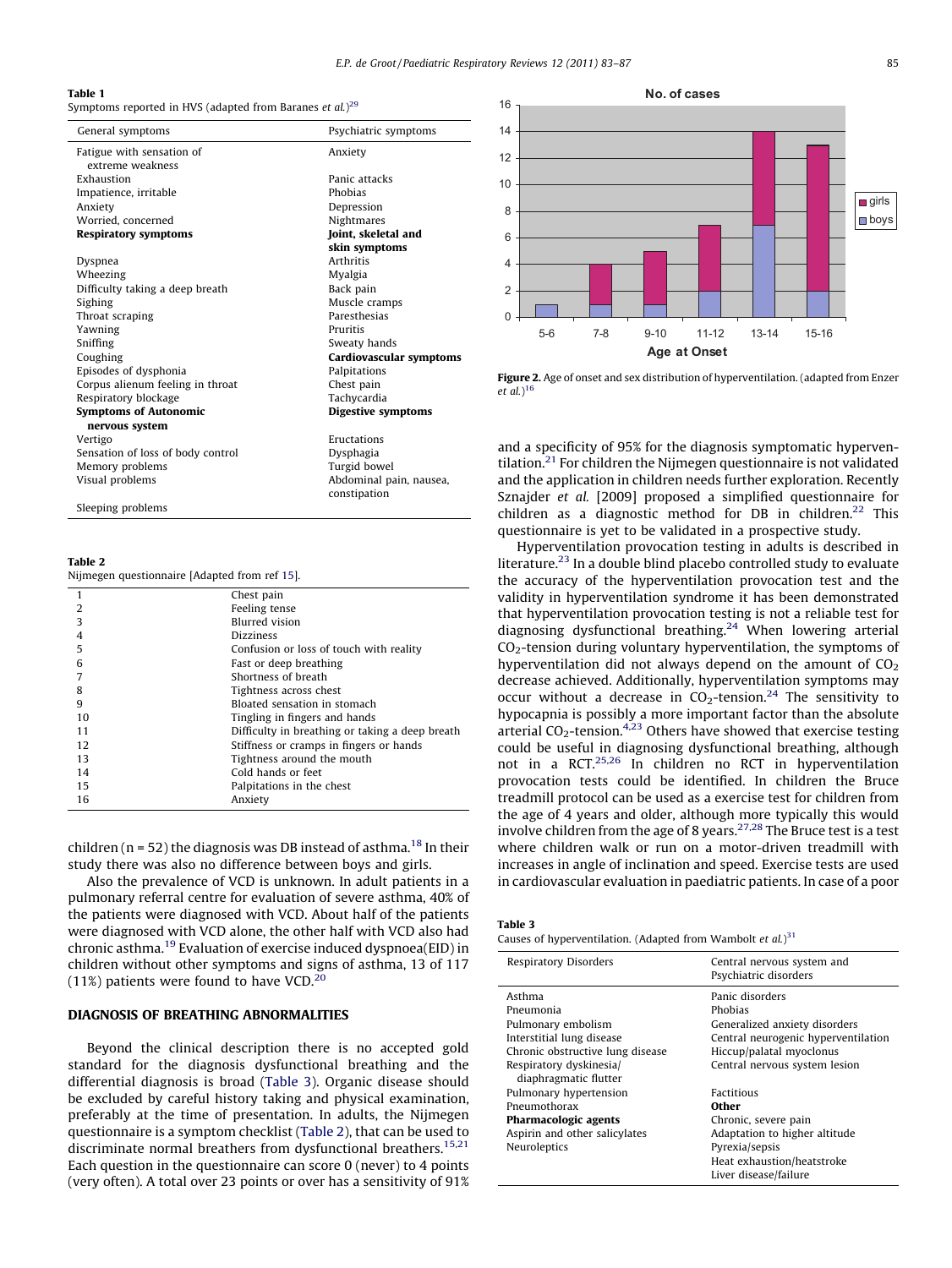<span id="page-3-0"></span>exercise test with exclusion of cardiac and pulmonary disease, dysfunctional breathing should be considered.

In VCD pulmonary function testing could be helpful. $11$  The spirometric demonstration of a decrease in the ratio of the forced mid-inspiratory flow (FIF $_{50}$ ) to the forced mid-expiratory flow (FEF<sub>50</sub>), which should be more than 1, is visually evidenced by a flattening of the inspiratory portion of the flow-volume loop.<sup>11</sup> This indicates upper airway obstruction, which could be caused by VCD. However, organic conditions such as subglottic stenosis and vocal cord paralysis could produce the same spirometric result. Flexible fibreoptic laryngoscopy or bronchoscopy, while the patient is symptomatic, is essential to confirm the diagnosis of vocal cord dysfunction.<sup>5</sup>

#### TREATMENT OF BREATHING ABNORMALITIES

At present there is no standardized treatment for HVS or DB. When patients are able to reproduce their symptoms with voluntary overbreathing, breathing in a (paper) bag, increasing arterial  $CO_2$ -tension, could relieve the symptoms.<sup>10</sup> When this is successful, the rapid relief of symptoms is reassuring for the patient. In 44 paediatric patients reassurance was the initial treatment. A rebreathing bag was employed in all cases with symptoms at the time of examination. This technique was universally successful in terminating an attack.<sup>[16](#page-4-0)</sup> Also in the study of Herman et al. most children were simply reassured that they were suffering from a benign disorder.<sup>[17](#page-4-0)</sup>

Several kinds of physiotherapy are suggested in the adult literature.[29](#page-4-0) Besides reassurance and breathing in a bag, breathing retraining or physiotherapy focussed on breathing are treatment options. Relaxation therapy and therapy on improving costodiaphragmatic breathing improves symptoms of hyperventilation.[29](#page-4-0) Another technique known as the Papworth Method reduced complaints in adults.<sup>[30](#page-4-0)</sup> This method involves a sequence of integrated breathing and relaxation exercises focused on DB including hyperventilation. In a RCT in adults with DB 12 months after the intervention with the Papworth method the reduction in the Nijmegen questionnaire was preserved.<sup>30</sup> In a randomized controlled trial in adults with symptoms suggestive of dysfunctional breathing(Nijmegen questionnaire score >23) and asthma, a clinically relevant improvement in quality of life was found following breathing retraining with physiotherapy. This improvement in quality of life was maintained for six months after the intervention in 25% of the patients. $8$  This implies that 75% of the patients had recurrence of their symptoms. There is some evidence that in adults breathing retraining relieves symptoms, and that this is in the minority of cases maintained in time. Long-term studies were not identified. In children no interventional studies could be identified. In our experience most of the children we identify with DB benefit from physiotherapy aimed at relaxation and at maintaining a normal breathing pattern. These preliminary observations need confirmation and further exploration in rigorously designed further studies.

In VCD there is no standardized treatment. In the literature interventions range from education to invasive surgical procedures (Table 4).[31,32](#page-4-0) The best suggested approach in adult VCD is a multidisciplinary approach where pulmonologist, otolaryngologist, psychiatrist and speech therapist work together in the evaluation and treatment of VCD. $33,34$  The patient with VCD may present with severe respiratory distress.<sup>11</sup> Sedative anxiolytics are beneficial.<sup>[35](#page-4-0)</sup> In a case report in 4 of 5 patients with acute onset VCD Heliox (20%-40% oxygen in helium) reduced symptoms resulting in a dramatic improvement in wheezing and anxiety. $36$  For chronic treatment biofeedback, hypnosis and psychotherapy are used. $11$ Speech therapy and patient education are the mainstays in treatment of  $VCD$ <sup>11</sup>

Table 4 Interventions for VCD

| <b>Psychotropic medication</b><br><b>Explanation and reassurance</b><br><b>Behavioural medicine</b><br>Breathing helium-oxygen mixtures<br>Speech therapy<br><b>CPAP</b><br><b>Breathing exercise</b><br><b>Botulinum toxn</b><br>Biofeedback<br><b>Bilateral nerve blocks</b> |
|--------------------------------------------------------------------------------------------------------------------------------------------------------------------------------------------------------------------------------------------------------------------------------|
|                                                                                                                                                                                                                                                                                |
|                                                                                                                                                                                                                                                                                |
|                                                                                                                                                                                                                                                                                |
|                                                                                                                                                                                                                                                                                |
|                                                                                                                                                                                                                                                                                |
| <b>Posterior fossa cystectomy</b><br><b>Hypnosis</b>                                                                                                                                                                                                                           |
| psychotherapy<br>Tracheostomy                                                                                                                                                                                                                                                  |

# PROGNOSIS OF BREATHING ABNORMALITIES

Without organic disease the prognosis is usually good. But a recurrence of symptoms of DB will often occur. Of the 44 identified with HVS, more than one year of follow up was done in 18 patients. Of these patients  $78\%$ (n = 13) still had complaints of HVS.<sup>[16](#page-4-0)</sup>

In long-term follow-up(2-28 years) in paediatric patients 40% had episodes of hyperventilation well in to adulthood.<sup>17</sup> This suggests that HVS has the potential of becoming a chronic condition in the majority of patients.

Little is known about the natural history of VCD in adults or children due to the lack of studies. In most patients speech and psychotherapy improves symptoms over the short term.<sup>11</sup> In a retrospective review in adolescents speech therapy was described as beneficial.<sup>12</sup> Of the 28 patients 17 were diagnosed with exercise induced vocal cord dysfunction (EIVCD), 11 with spontaneous vocal cord dysfunction(SVCD). Of the 17 patients with EIVCD 16 were asymptomatic without ongoing treatment. One patient in the SVCD group remained symptomatic. Speech therapy is beneficial, although spontaneous improvement occurred.<sup>12</sup>

## **CONCLUSION**

Breathing abnormalities in children with breathlessness include dysfunctional breathing, hyperventilation and vocal cord dysfunction. In children there is minimal literature on prevalence, diagnosis, therapy and prognosis. Looking at the adult literature, it is a frequent entity not only as a co-morbidity in respiratory disease, but also as a problem itself. In adults the diagnosis is possible and therapy seems beneficial, but again the literature is sparse. Further research in the paediatric population is necessary, first in prevalence but also in diagnosis and therapy. This could increase quality of life, decrease the burden of breathlessness, and prevent the use of unnecessary medication.

## References

- 1. Camebridge. Cambridge Advanced Learner's Dictionary, 3rd Revised edition ed, Camebridge University Press; 2008.
- 2. Chernick, Boat, Wilmott Bush. Kendig's Disorders of the Respiratory tract in children, 7th ed., Elsevier; 2006.
- 3. Ries AL. Impact of chronic obstructive pulmonary disease on quality of life: the role of dyspnea. Am J Med 2006;119(10 Suppl 1):12–20.
- 4. Howell JB. Behavioural breathlessness. Thorax 1990;45:287–92.
- 5. Weinberger M, Abu-Hasan M. Pseudo-asthma: when cough, wheezing, and dyspnea are not asthma. Pediatrics 2007;120:855–64.
- 6. Morgan MD. Dysfunctional breathing in asthma: is it common, identifiable and correctable? Thorax 2002;57(Suppl 2):II31-5.
- Gardner WN. The pathophysiology of hyperventilation disorders. Chest 1996;109:516–34.
- Thomas M, McKinley RK, Freeman E, Foy C, Prodger P, Price D. Breathing retraining for dysfunctional breathing in asthma: a randomised controlled trial. Thorax 2003;58:110–5.
- 9. Lum LC. Hyperventilation syndromes in medicine and psychiatry: a review. J R Soc Med 1987;80:229-31.
- 10. LEWIS BI. Hyperventilation syndrome: a clinical and physiological evaluation. Calif Med 1959;91:121-6.
- 11. Noyes BE, Kemp JS. Vocal cord dysfunction in children. Paediatr Respir Rev 2007;8:155–63.
- 12. Doshi DR, Weinberger MM. Long-term outcome of vocal cord dysfunction. Ann Allergy Asthma Immunol 2006;96:794–9.